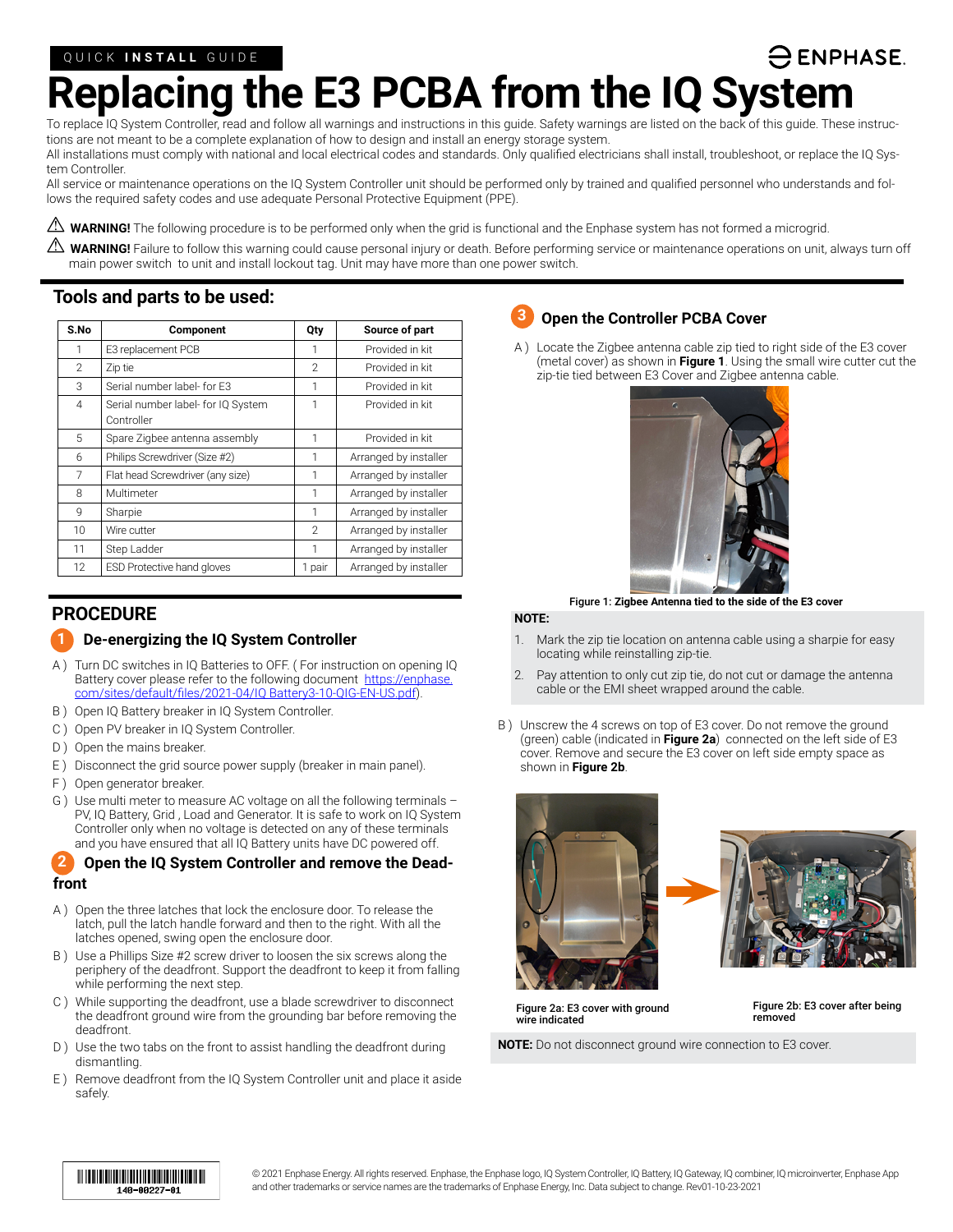#### **Remove the E3 PCBA and Insulator 4**

- A ) Make sure to wear ESD protection gloves before handling the connectors on E3 board.
- B ) Ensure the following steps are performed 120 seconds after the IQ System Controller has been powered off.
- C ) Cut the zip tie on E3 board with the cutter (Zip tie location indicated in **Figure 3**).
- D ) Disconnect the red connector from E3 board (indicated in **Figure 3**) .
- E ) Disconnect the Zigbee antenna (indicated in **Figure 3**).
- F ) Disconnect the white connector from E3 board (Indicated in **Figure 3**)
- G ) Unscrew the 5 screws with Torx screwdriver T10 (Indicated in **Figure 3**  with red circles).
- H ) Remove the E3 controller PCBA. If the insulator below the PCBA does not stay in place, remove the insulator and keep it handy as it will have to be reinstalled while installing the new PCBA.



### Figure 3: **Connections and screws on E3 board**

#### **Replace the Controller PCBA and Cover 5**

- A ) Remove the new PCBA from its packaging.
- B ) Insert the new cable tie on the new board in the cable tie slot provided in the board, this will be used to route the Zigbee antenna cable.
- C ) If the insulator was removed, retrieve the insulator and align it with the new PCBA so that the insulator is on the bottom and the screw holes on both insulator and PCBA are aligned.
- D ) Place the assembled PCBA and insulator in position, align the screw holes on the IQ System Controller.
- E ) Loosely screw the board with 5 screws with Torq screwdriver, T10. Leave the screws loose until the ziptie is tightened.
- F ) Reconnect the white connector to the E3 board.
- G ) Reconnect the Zigbee antenna, and route the cable through the zip tie which had been attached to E3 board in step B. Be sure to insert antenna onto chip in top right corner. The lower chip does not receive an antenna. Trim the zip tie once the antenna is routed.
- H ) Reconnect the red connector to the E3 board
- I) Using a hand screw driver, finish tightening the T10 Torq screws to attach the board. Do not use a power tool as this can damage the board. The approximate Torque needed is 0.7 N.m (6.2 lb.in).
- J) Insert another cable tie through the hole on the right side of the E3 cover.
- K ) Secure the Zigbee antenna cable to the E3 cover as shown in **Figure 4**.



Figure 4: **Zip tie pulled through E3 Cover**

- L) Place the cover in the right position while being careful to route the Zigbee cable wire through the conduit provided in the cover.
- M ) Loosely install all 4 screws on E3 cover and then go back over them and tighten fully. The torque rating for the 4 screws is 1 N.m (8.8 lb.in).
- N ) Install the dead front carefully without causing any push/damage to antenna cable as shown in **Figure 5**.



Figure 5: **Antenna cable position in IQ System Controller**

#### **Steps to be followed in case of damage to zigbee antena 6**

- A ) Take a new fresh antenna which is provided in E3 replacement kit.
- B ) Position the new antenna beside the present antenna as shown below and paste the adhesive tape as shown in **Figure 6**.



Figure 6: **Pasting new Zigbee antenna adjacent to existing one**

C ) Remove the adhesive tape holding the existing antenna as shown in **Figure 7**.



Figure 7: **Removing damaged Zigbee antenna**

D ) Follow the steps from section 5 (Replace the Controller PCBA and Cover) .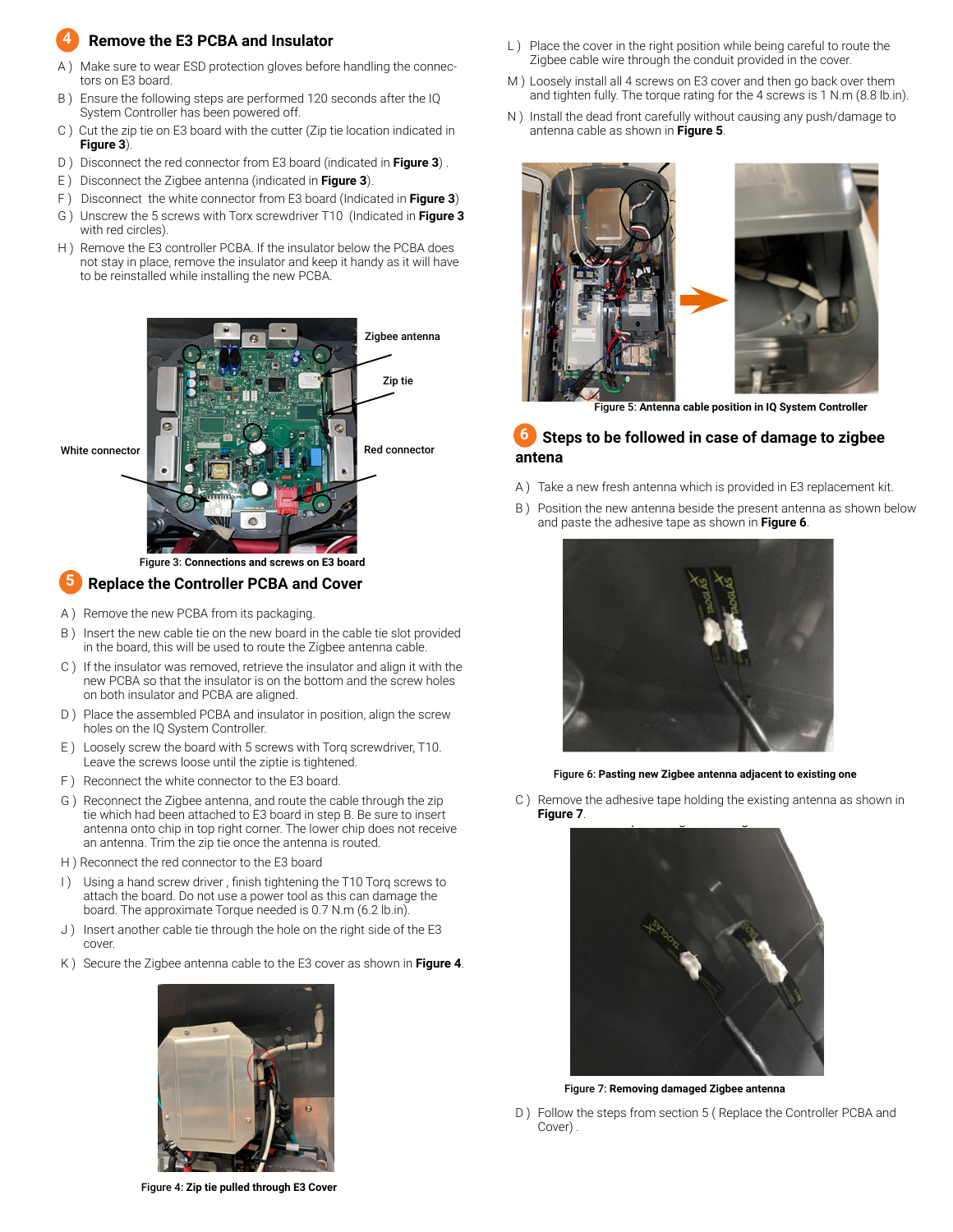### **Close and Energize IQ System Controller 7**

A ) Reconnect the deadfront ground cable to the grounding bar, torque as shown in **Table 1**.

| <b>Neutral and Ground bars</b> | Torque (N.m / lb.in) |
|--------------------------------|----------------------|
| Large holes (5/16 -24 UNF)     | 5.6/50               |
|                                | 5.1/45               |
|                                | 4.5/40               |
|                                | 4.0/35               |
| Small Holes (10-32UNF)         | 2.8/25               |
|                                | 1.7/15               |

### Table 1: **Torque value for Neutral and ground bar**

- B ) Replace the dead front using the six captive screws. Tighten the cover screws using a PH#2 screw driver. The torque for the screws are 1.2 Nm (10.6 lb.in).
- C ) Before energizing the IQ System Controller check the Manual override position. Toggle the manual override to the "RIGHT"/ OFF position. If the manual override switch had not been engaged (it is already in the "RIGHT"/ OFF position, do not disturb the manual override toggle) replace cover and sticker if available.
- D ) Do not Turn on the DC switch on the IQ Battery
- E ) You must ensure that all electrical circuits external to IQ System Controller are completed and safe before energizing IQ System Controller in the following order:
	- NFT breaker
	- Main breaker
	- PV breaker
	- IQ Battery breaker
	- Generator breaker
	- Load breaker
- F ) After IQ Battery breaker is turned ON wait and observe if the IQ Battery red LEDs flash 3 times continuously. Wait for 90 seconds, with the red LED flashing , before turning on the DC switch on IQ Battery.
- G ) The IQ Battery LED should change to blue or green based on SOC of battery.
- H ) For closing the cover of the IQ Battery please refer to the IQ Battery QIG ([https://enphase.com/sites/default/files/2021-04/IQ Battery3-](https://enphase.com/sites/default/files/2021-04/Encharge3-10-QIG-EN-US.pdf)) [10-QIG-EN-US.pdf\)](https://enphase.com/sites/default/files/2021-04/Encharge3-10-QIG-EN-US.pdf)).
- I) Energize the circuit feeding the IQ System Controller. If installed, turn the breaker feeding the IQ System Controller to ON position.
- H ) Close and secure the door of the IQ System Controller.
- I) The E3 PCBA replacement kit comes with stickers which will have new serial numbers for the IQ System Controller. Please remove the older serial numbers and paste the new ones in its place.

#### **Steps for Retiring the IQ System Controller and registering the new IQ System Controller in Enphase Installer App 8**

- A ) In order to compelte the E3 PCBA replacement the IQ System Controller needs to be retired and the new IQ System Controller serial number needs to be registered using Enphase Installer App.
- B ) In order to do this please refer to the Technical Brief for Enphase Energy System Commissioning using Enphase Installer App 3.0. It can be found in this link: https://support.enphase.com/s/article/IQ System Controller-RMA-Instructions.